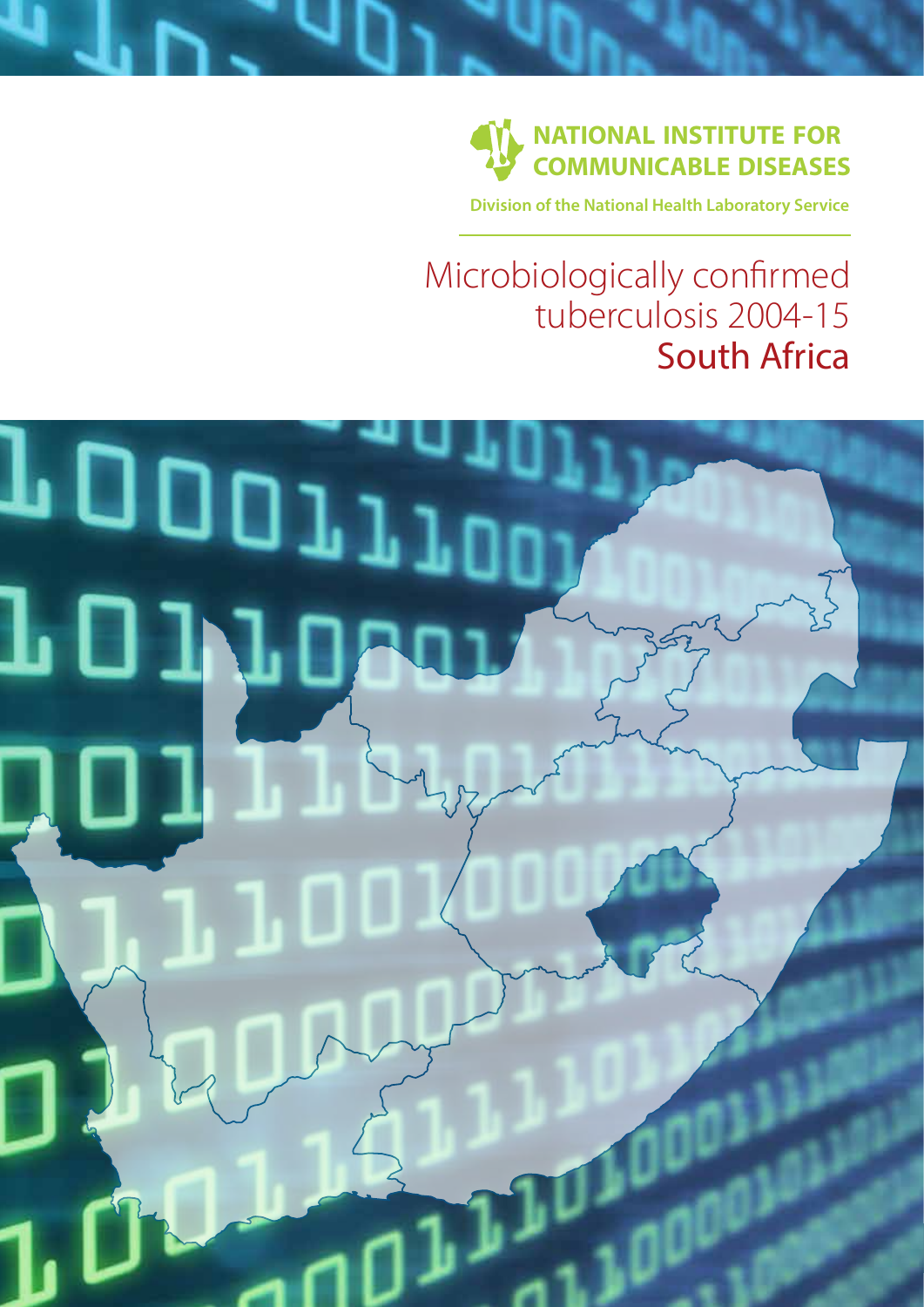## **Eastern Cape**

Between the period 2004 and 2015, a total of 707 128 incident microbiologically confirmed cases of pulmonary TB (mPTB) were diagnosed in Eastern Cape (Table 5). The peak number of incident mPTB cases was 64 336, occurring nationally in 2008 and in the most recent year (2015) the number of cases were 59 205. The highest burden of mPTB incident cases occurred in the following three districts (Figure 10): Nelson Mandela Bay Metro (12 275), OR Tambo (11881) and Buffalo City Metro (7881). Together they account for 54.1% of the total burden in 2015. This pattern has remained unchanged when compared with 2004, though lower absolute numbers of cases have been observed in the Nelson Mandela Metro when comparing 2015 to the 2004 data.



## **Figure 10: mPTB incident case burden (circles) and rates (shading), Eastern Cape: spatial distribution, 2015**

The overall trend in TB over the period showed an increasing incidence, peaking in 2010 at 1063 (95% CI: 1055-1071) mPTB incident cases per 100 000 population and subsequently showing consistent declines down to 865 (95% CI: 858-872) in 2015 (Table 5). The cumulative total number of cases of TB averted between 2010 and 2015 were 9 235 cases. This downward trend is consistent with what was previously reported (ref). The annual change has been +2.0, -8.8 and -2.1% for the last three years as compared to the 10% required for the END TB strategy.